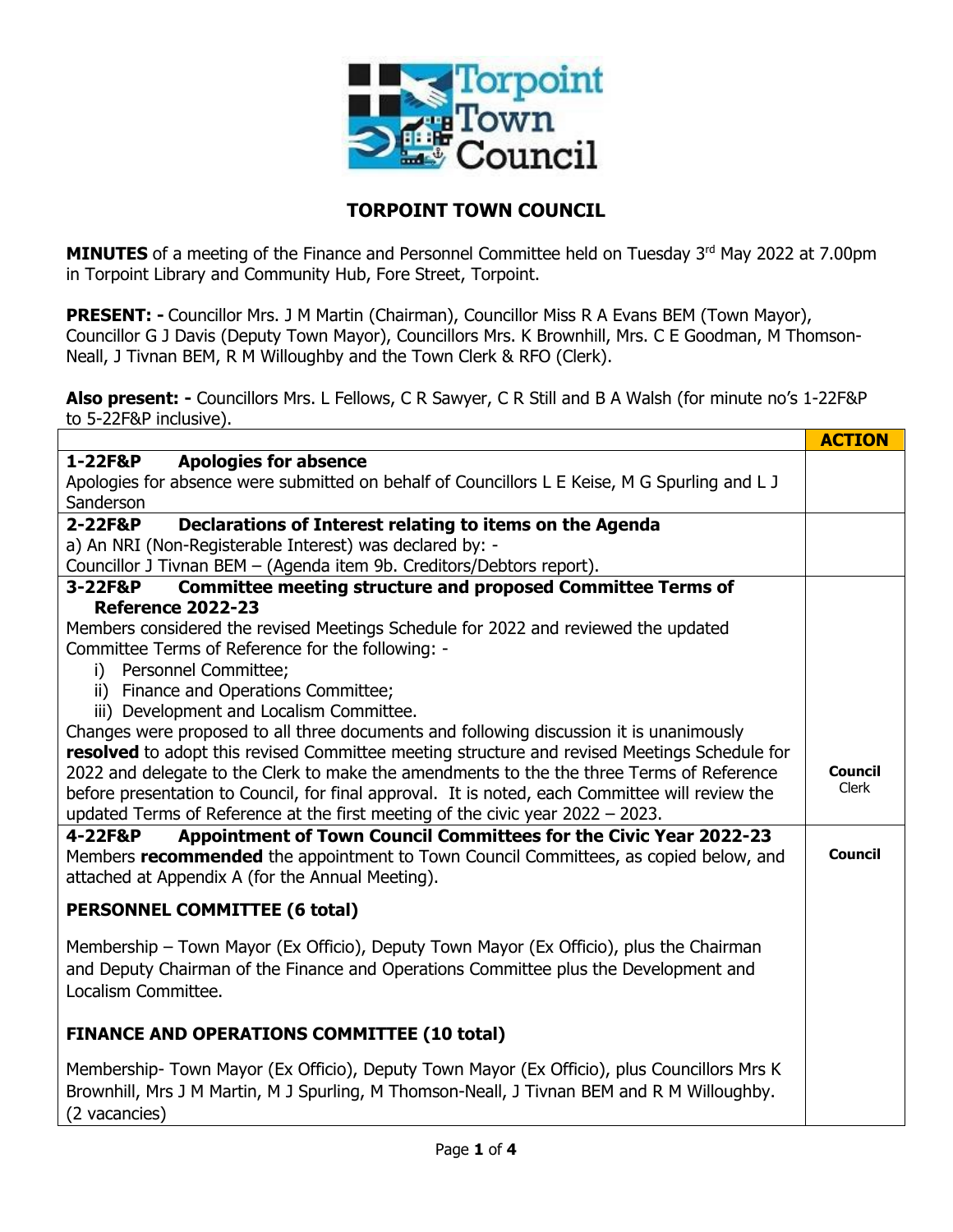

| DEVELOPMENT AND LOCALISM COMMITTEE (10 total)                                                                                                                                                                                                                                                                                                                                                                                                                                                                                                                                                                                            |                                              |
|------------------------------------------------------------------------------------------------------------------------------------------------------------------------------------------------------------------------------------------------------------------------------------------------------------------------------------------------------------------------------------------------------------------------------------------------------------------------------------------------------------------------------------------------------------------------------------------------------------------------------------------|----------------------------------------------|
| Membership- Town Mayor (Ex Officio), plus Councillors G J Davis, Mrs L Fellows, Mrs C E<br>Goodman, L E Keise, Mrs J M Martin, C R Sawyer, C R Still, J Tivnan BEM and B A Walsh.                                                                                                                                                                                                                                                                                                                                                                                                                                                        |                                              |
| (It is noted: Councillor Membership of a Committee is not mandatory, although it is<br>encouraged.)                                                                                                                                                                                                                                                                                                                                                                                                                                                                                                                                      |                                              |
| <b>Planning Applications</b><br>5-22F&P                                                                                                                                                                                                                                                                                                                                                                                                                                                                                                                                                                                                  |                                              |
| a) PA22/03562 - Redevelopment of 'The Garden Sports and Leisure Club' to include the<br>demolition of the existing swimming pool, squash courts, reception area and adjacent council<br>owned public conveniences, to be replaced by 26 residential units, new reception area,<br>remodelled/refurbished leisure facilities and new integrated public toilet facilities without<br>compliance with condition 2 of decision notice PA19/01966 dated 30.05.2019 - The Garden<br>Sports And Leisure Club 10 Antony Road, Torpoint, Cornwall.<br>Members considered the revised redevelopment plans and it is unanimously resolved there are |                                              |
| no objections or observations.                                                                                                                                                                                                                                                                                                                                                                                                                                                                                                                                                                                                           |                                              |
| PA22/03483 - Two-storey side extension - 7 Trevol Place, Torpoint, Cornwall PL11 2NZ.<br>b)<br>It is resolved there are no observations or objections.                                                                                                                                                                                                                                                                                                                                                                                                                                                                                   |                                              |
| Councillors Mrs. L Fellows, C R Sawyer, C R Still and B A Walsh left the meeting at this point.                                                                                                                                                                                                                                                                                                                                                                                                                                                                                                                                          |                                              |
| Minutes of the previous meeting<br>6-22F&P                                                                                                                                                                                                                                                                                                                                                                                                                                                                                                                                                                                               |                                              |
| It was resolved that the minutes of the Finance and Personnel Committee meeting held on<br>Monday 4 <sup>th</sup> April 2022 were taken as read, confirmed and signed by the Chairman.                                                                                                                                                                                                                                                                                                                                                                                                                                                   |                                              |
| <b>Matters arising from the minutes</b><br><b>7-22F&amp;P</b>                                                                                                                                                                                                                                                                                                                                                                                                                                                                                                                                                                            |                                              |
| a) Photocopier Lease: -<br>Pursuant to minute 124-21F&P (a) the Clerk explained the replacement new photocopier has<br>been installed and is working fine.                                                                                                                                                                                                                                                                                                                                                                                                                                                                               |                                              |
|                                                                                                                                                                                                                                                                                                                                                                                                                                                                                                                                                                                                                                          |                                              |
| b) Council Staffing Report: -<br>Pursuant to minute 124-21F&P (b), the Chairman (Councillor Mrs. J M Martin) proposed and the<br>Town Mayor (Councillor Miss R A Evans BEM seconded the proposition, it was resolved that<br>due to the confidentiality of the staffing discussions this item would be considered with Public<br>and Press excluded [see minute 14-22F&P below].                                                                                                                                                                                                                                                         | Council                                      |
| Following the confidential discussions, the Chairman (Councillor Mrs. J M Martin) proposed and<br>Councillor Mrs. C E Goodman seconded the proposition, it was resolved the public are re-<br>admitted to the meeting.                                                                                                                                                                                                                                                                                                                                                                                                                   |                                              |
| i) Local Council Award Scheme: -<br>The Clerk will progress the application to the Local Council Award Scheme, as a result of the<br>recent Councillor vacancy, the Award being applied for may change, with support from<br>Councillors Mrs. J M Martin and Mrs. K Brownhill.<br>ii) Operations Team: -                                                                                                                                                                                                                                                                                                                                 | Clerk/<br><b>Cllrs Martin</b><br>& Brownhill |
| The Chairman (Councillor Mrs. J M Martin) explained the vacancy for the part time seasonal<br>Caretaker, with Enforcement Officer role when fully trained, is currently being advertised, it is<br>agreed to promote the vacancy again on social media.                                                                                                                                                                                                                                                                                                                                                                                  | Clerk                                        |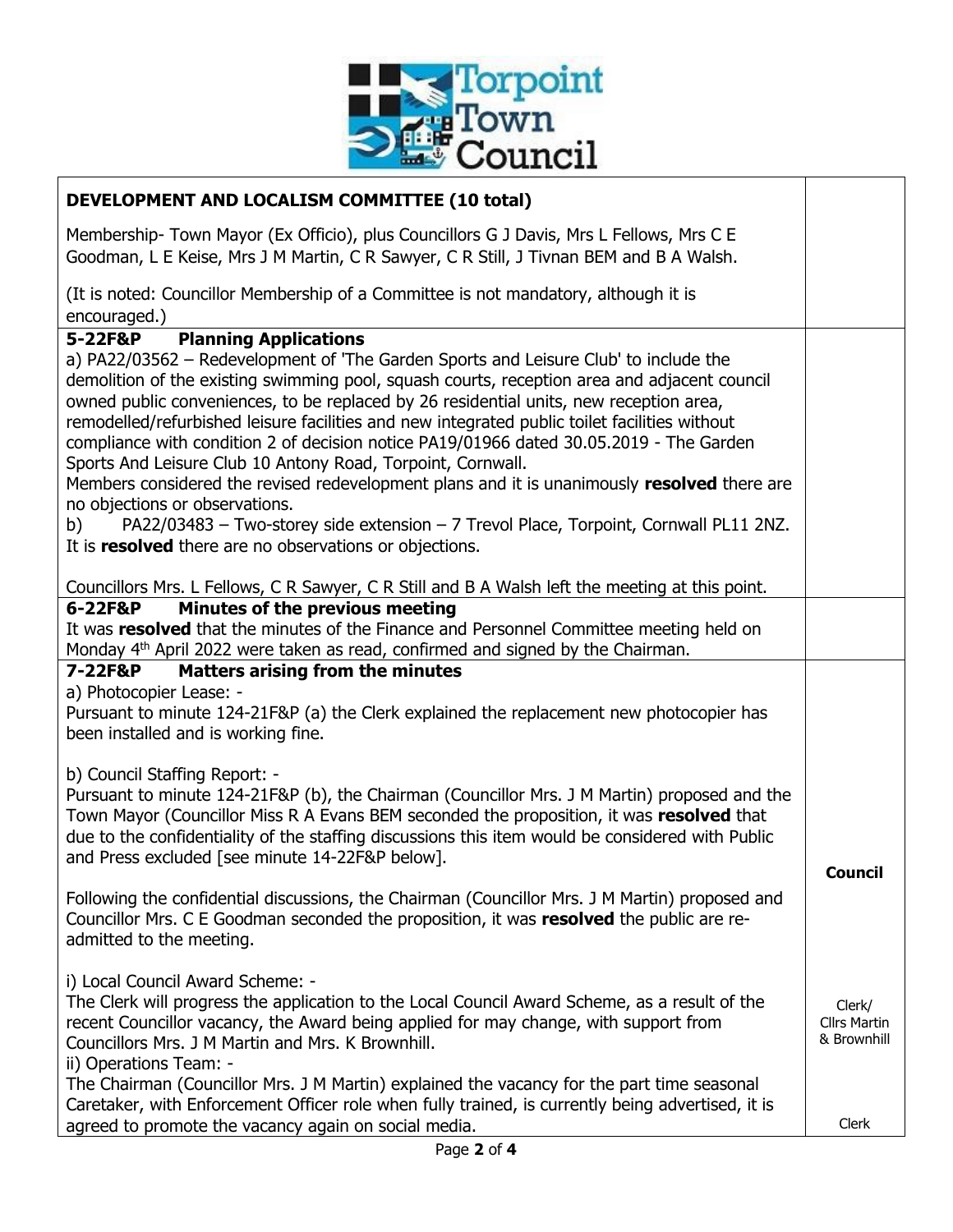

| c) Civic Functions: -<br>The Chairman (Councillor Mrs. J M Martin) explained, organisation of the Civic 'Big Buffet<br>Lunch', to be held at the Council Chambers, is progressing.                                                                                                                                                                                                                                                                                                                                                                                                                                                                                                                                                                                                                                                           |                         |
|----------------------------------------------------------------------------------------------------------------------------------------------------------------------------------------------------------------------------------------------------------------------------------------------------------------------------------------------------------------------------------------------------------------------------------------------------------------------------------------------------------------------------------------------------------------------------------------------------------------------------------------------------------------------------------------------------------------------------------------------------------------------------------------------------------------------------------------------|-------------------------|
| d) Councillor vacancy following the resignation of former Councillor Mrs. K Partridge: -<br>The Clerk reported that Cornwall Council has received a valid petition for the vacancy on<br>Torpoint East Ward. Arrangements will now be made to hold an election, details of which will<br>be published on the Cornwall Council website <b>www.cornwall.gov.uk/elections</b> along with other<br>information regarding elections. The Clerk explained a Notice of Election will be published and<br>forwarded in due course, once a definite date has been set, with Cornwall Council asking<br>whether the town council requires poll cards, if it is a contested election. The estimated cost is<br>£2,500 to £3,000. Members debated issuing poll cards and it is resolved poll cards will be<br>issued, should it be a contested election. | <b>Council</b>          |
| The Clerk explained how this cost can be funded and it is recommended to allocate £5,000<br>from the general fund to allocated reserves for future Election costs.                                                                                                                                                                                                                                                                                                                                                                                                                                                                                                                                                                                                                                                                           | <b>Council</b>          |
| 8-22F&P<br><b>Policies Reviewed by this Committee</b><br>None.                                                                                                                                                                                                                                                                                                                                                                                                                                                                                                                                                                                                                                                                                                                                                                               |                         |
| To consider the Council Business Risk Management<br>9-22F&P<br>a) Overtime Report: -<br>Noted.                                                                                                                                                                                                                                                                                                                                                                                                                                                                                                                                                                                                                                                                                                                                               |                         |
| b) Creditors / Debtors Report: -<br>Noted.                                                                                                                                                                                                                                                                                                                                                                                                                                                                                                                                                                                                                                                                                                                                                                                                   |                         |
| c) Budget Variance- Finance Committee Responsibilities: -<br>The March 2022 Budget Variance, as previously circulated, was reviewed and there were no<br>concerns.                                                                                                                                                                                                                                                                                                                                                                                                                                                                                                                                                                                                                                                                           |                         |
| d) Internal Controls & Scrutiny $2021/22 -$ outstanding actions: -<br>One action remains outstanding, Clerk to obtain a physical record of all signatories signatures<br>(completed at the meeting).                                                                                                                                                                                                                                                                                                                                                                                                                                                                                                                                                                                                                                         | Clerk                   |
| <b>Items Referred to this Committee</b><br>10-22F&P<br>None.                                                                                                                                                                                                                                                                                                                                                                                                                                                                                                                                                                                                                                                                                                                                                                                 |                         |
| 11-22F&P<br>Correspondence<br>a) Back dated pay award 2021 - Ms T Morris (former employee): -<br>Members' considered the correspondence, as this is a contractual requirement it is resolved to<br>pay, any outstanding backdated pay award due to Ms Morris, for the duration of her<br>employment between 1 <sup>st</sup> April 2021 and July 2021.<br>b) Employer Newsletter April 2022 - Cornwall Council Pensions: -<br>Noted.                                                                                                                                                                                                                                                                                                                                                                                                          | <b>Council</b><br>Clerk |
| <b>Accounts for payment</b><br>12-22F&P                                                                                                                                                                                                                                                                                                                                                                                                                                                                                                                                                                                                                                                                                                                                                                                                      |                         |